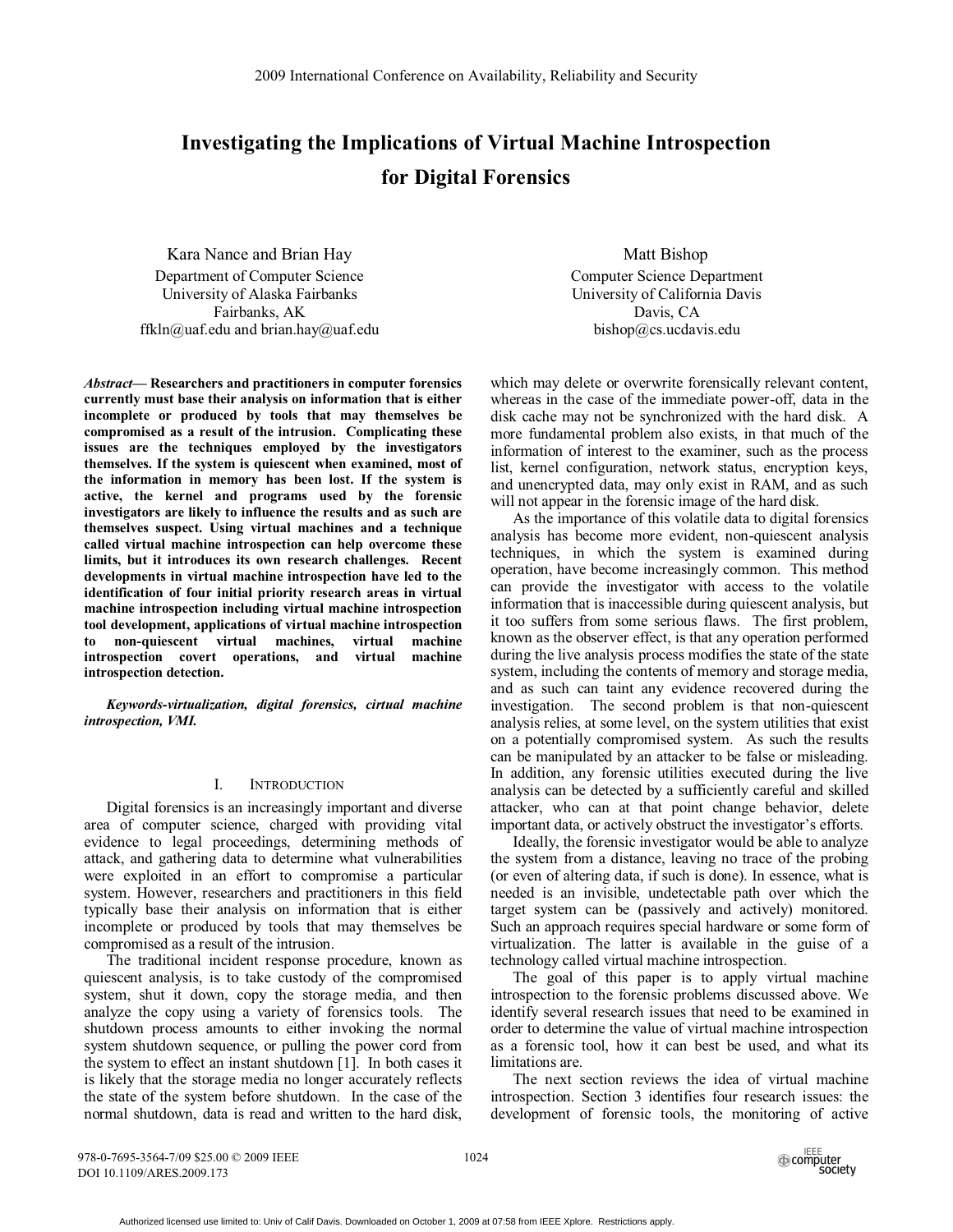virtual machines (as opposed to those paused, or quiescent), active monitoring (in which data in the virtual machine is altered), and the detection of virtual machine introspection from within the monitored virtual machine. We conclude with a look at other directions.

#### II. VIRTUAL MACHINE INTROSPECTION

The increasing availability and use of virtualization enables investigators to have access to the complete state of a target system in a manner that is in no way reliant on the target system to provide information. In addition, this form of live analysis may prove to be extremely difficult for attackers to detect, if they can detect it at all. Suppose a computer system runs in a virtual machine (VM), supervised by a virtual machine monitor (VMM). The computer system has network connections, accounts, and in all ways appears to be an ordinary computer system. An attacker breaking into the system would probe it and proceed as though the attack were on a regular system—which, indeed, it is, as all user data (and other data) resides on this VM. But, when the attack is discovered or suspected, the security analysts do not begin running programs on the attacked system to analyze it. Instead, they go to either the VMM or a second VM running under the control of the VMM and "look inside" the attacked VM. This technique is called virtual machine introspection (VMI) and was first introduced by Garfinkel and Rosenblum [2].

A VM presents the appearance of hardware to those processes that run on it—and that includes the resident operating system. So, if the operating system in the VM uses pages, the page tables are also stored in the VM's memory space. When the process in the VM triggers a page fault, the operating system in the VM attempts to fetch the missing page. But it executes privileged instructions to do so, causing a trap to the VMM. Thus, the VM traps to the VMM, which sets the registers of the VM to make it appear that the process page fault trapped directly to the VM. It then returns control to the VM's operating system which determines the "trap" was caused by a page fault, and so loads the page, causing another trap to the VMM, which loads the page and makes it available to the VM, and then updates the VM's registers. It then returns control to the VM's operating system, which in turn returns control to the process. As far as the process is concerned, it interacted only with the operating system on the VM and the "hardware" (VM) itself. The interesting point is that the VMM has complete access to all memory in the VM, and can read and alter it as needed.

Given this, it is possible for a program to use the VMM to reconstruct the contents of a process's memory space, and even the contents of the VM's kernel memory, by using the page table for the VMM to obtain an image of the VM's memory. From that, it accesses the VM kernel memory to locate the process(es) of interest, and the associated memory pages. The program can then reconstruct exactly what the program was doing from this information.

This approach has additional advantages over standard methods of forensic analysis. First, if one performs quiescent forensic analysis by imaging the disk and analyzing it off line, one generally loses the contents of memory, which (as noted above) may be critical to accurately reconstructing the events. Second, if one performs non-quiescent forensic analysis by executing investigative programs on the system while it is running, the data obtained may be deceptive if the kernel, libraries, or programs themselves have been compromised by (for example) a rootkit. But if the analysis is done from the VMM, any compromised components of the operating system, libraries, or programs on the VM will be irrelevant as the tools bypass them, and run only on the VMM. In this case, the non-quiescent analysis may look at memory, but because the VM is not turned off; it is merely quiescent, with memory contents being retained. The quiescent analysis poses problems of consistency, because as the snapshot is being taken, the locations not yet read may change, producing an inconsistent representation of memory contents, which can make analysis more problematic. The tools and techniques in virtual machine introspection are evolving quickly as virtualization becomes more mainstream and its use in production systems increases.Wherever Times is specified, Times Roman or Times New Roman may be used. If neither is available on your word processor, please use the font closest in appearance to Times. Avoid using bitmapped fonts if possible. True-Type 1 or Open Type fonts are preferred. Please embed symbol fonts, as well, for math, etc.

## III. RESEARCH QUESTIONS

Research in the application of VMI [3] has typically focused on intrusion detection rather than digital forensics. Recent work [4] has considered digital forensics as a primary VMI application area, and there has also been associated work in tools that construct forensically relevant information from memory images [5, 6].

These tools and techniques raise several interesting research questions for VMI, and providing answers to such questions is vital if VMI is to be used for digital forensics, as the results of digital forensics investigations can have serious and wide-ranging legal consequences. First, in order to read memory correctly, the process memory must be consistent, which in the simplest case means the VM must be paused. Can the attacker determine this? If so, the attacker may be able to exploit this knowledge to mislead the analysis, or to delay until the snapshot is taken before launching specific attacks. Second, can a consistent snapshot be taken without pausing the system? That is, given a non-static memory, can one obtain enough information from a snapshot, or series of snapshots taken over time, to determine what is happening? Third, beyond the obvious use of digital forensics, to what uses can this ability be applied? Certainly intrusion detection is an obvious one; another is to analyze the vulnerabilities on the system that allow an attacker to breach security. But the field of digital forensics, especially when applied to virtual machines is so new, ill-defined, and conceptually so wide, that it has applications in those areas, and many more beyond. These and other related question led to the identification of four initial priority research areas that need to be addressed in order to effectively investigate the limits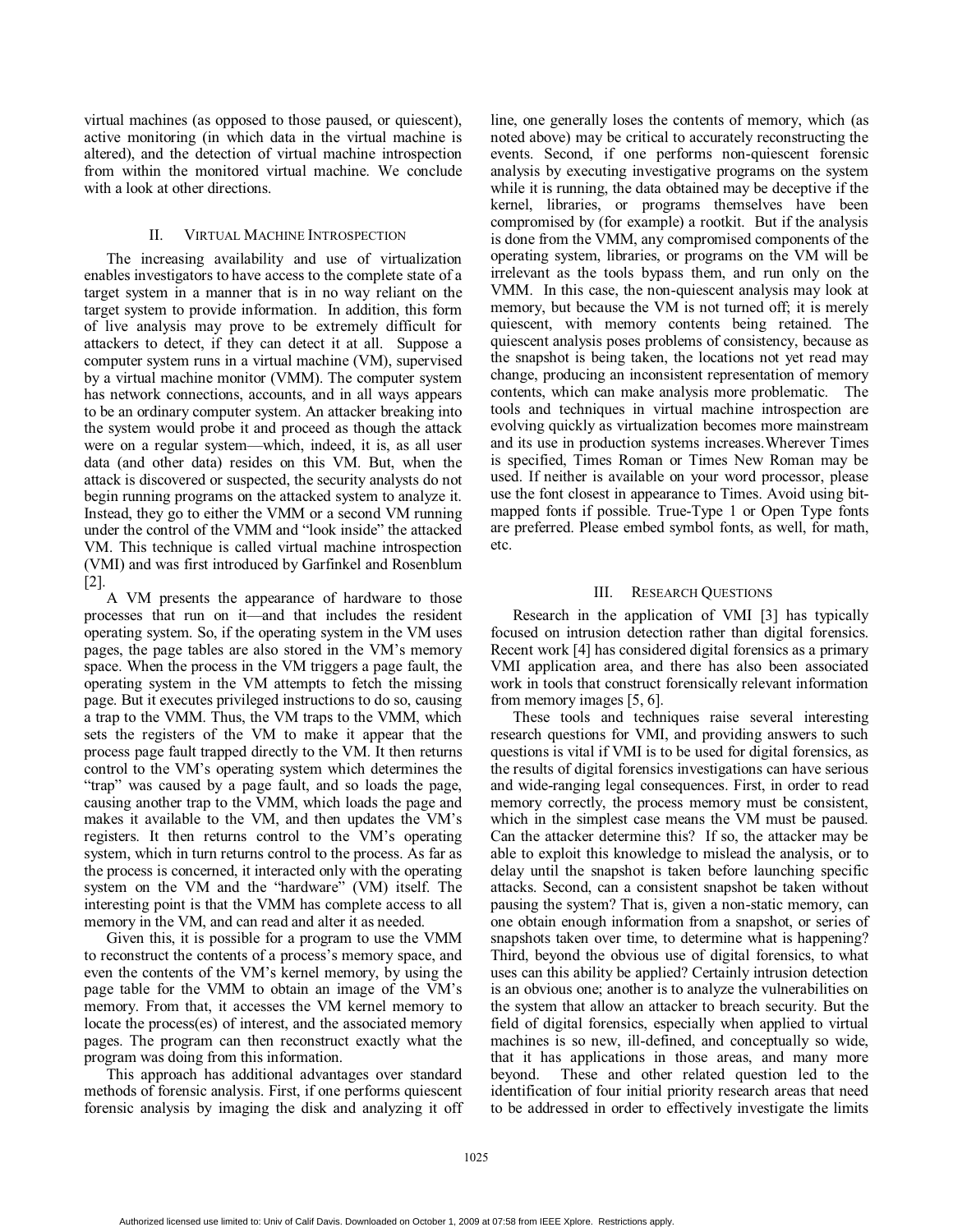of VMI. These include VMI tool development, applications to non-quiescent VMs, VMI covert operations, and VMI detection.

### *A. VMI Tool Development*

Under any current virtualization system, compromise of the VMM is catastrophic to almost any security property of all virtual machines running under the VMM. As such, a good approach is to follow a policy in which the VMM is, to borrow a phrase from Einstein, "as simple as possible, but not simpler". The addition of any VMI capabilities to the VMM itself must, therefore, be carefully weighed against this goal in order to ensure that functionality that could be implemented in the virtual machine be identified and implemented in the appropriate location, rather than taking the easier route of simply adding functionality directly to the component with the highest privilege level on the system, namely the VMM. There are several approaches under current investigation that may allow the VMM to remain unmodified, or at most slightly modified, while enhancing the opportunities for VMI. For example, a privileged virtual machine (called Dom0) under Xen [7] serves, in many cases, as the direct interface to physical hardware, such as the network cards. So monitoring of non-privileged virtual machine (called DomU) interactions with hardware may require modifying Dom0. Extending this approach further, it is possible in some circumstances to relocate the underlying driver for physical hardware from Dom0 to a DomU (which is known as a "driver domain"). This allows an application running in an unprivileged VM to provide the introspection capabilities with respect to the interaction between target VMs and certain hardware components. Relocating the driver into the unprivileged DomU alters the mechanism performing the virtualization of the hardware, and not the virtual hardware itself, and so should be invisible to the processes and systems in DomU.

Mapping memory from DomU systems into Dom0 is not limited to read-only access, and as such it is also interesting to consider what additional capabilities might be gained, and what associated costs would be incurred, by modifying, even temporarily, memory within a target DomU VM. For example, write access could be used to provide VMI "breakpoints" in DomU applications, although doing so in a manner that preserved the difficulty of detecting VMI may be challenging (although such a tradeoff may be acceptable depending on the intended use, and may still be less detectable than current monitoring techniques, such as those employed by Sebek, for example). One approach in this category under current investigation is the temporary replacement of instructions in an executable with calls that trap to the VMM, which can then be redirected to Dom0 for processing.

## *B. Application to Non-quiescent VMs*

The current state of the art in analyzing virtual machines allows an analyst to pause or suspend the VM, and take a dump (called a snapshot) of its memory. While a valuable investigative technique, this approach limits forensic analysis because it does not capture the causes of the changes to memory. More valuable would be the ability to observe the system calls and other functions actually executed; such information is critical to establishing what happened [8].

The application of virtual machine techniques and tools to non-quiescent VMs is an interesting area that is likely to lead to further research questions in order to test the limits of what information can be gleaned when virtual introspection tools are applied to non-quiescent VMs. In [9], Carrier describes the risks of analyzing incidents on the systems on which they occur (which he called "live analysis"). He focuses on the untrustworthiness of the system components, using as an example a system with a kernel-based rootkit. He proposes using tools that effectively emulate the kernel's routines for reading files, and suggests using system calls to read individual sectors of the disk. He noted that a rootkit that modified the kernel's read system call would be difficult to write and, hence, unlikely to be part of an attacker's repertoire.

There are additional problems, most notably that of consistency. The kernel cannot be trusted to enforce mutual exclusion between the analysis programs and the system for several reasons, including potential compromise of the kernel. Additionally, the kernel would have to lock large portions of memory (including its own) and disk, which would not only cause problems for other processes on the system, but is also simply not an ability that most kernels possess. Thus, one part of the "snapshot" of the process will reflect the state of the process at one time, and another part will reflect the state of the process at a later time. This is analogous to traditional problems of concurrency and synchronization without mutual exclusion, especially the readers-writers problem [10] and in this context may be called inconsistent static auditing [11].

It is unclear how inconsistent static auditing affects reconstruction of the state. The effect will depend on the organization of data within memory and the system. Specifically, let a "snapshot" be composed of one or more units, defined as the contents of (virtual) memory or disk that the monitoring process can read as a single entity. Then the contents of each unit will be consistent because they are "locked" while the I/O transferring the contents from the object to the memory of the monitoring process is in progress. But the contents of different units may be inconsistent. So, if the critical information for the analysis is in the same unit; if those units can be shown to have been taken while the process was quiescent (for example, swapped out); or if the nature of the inconsistency can be determined and its effect on the analysis compensated for, the analysis should be unaffected.

How to determine this, and how to compensate for it—or determine that it cannot be compensated for and inform the analyst—requires a detailed analysis of what the VMI tools do and how they do them. This speaks directly to the testing and measuring of the effectiveness of these tools, because the environment in which they are used may affect their accuracy. When the target is a paused VM, evaluating the tools is straightforward. But when the target is an active VM,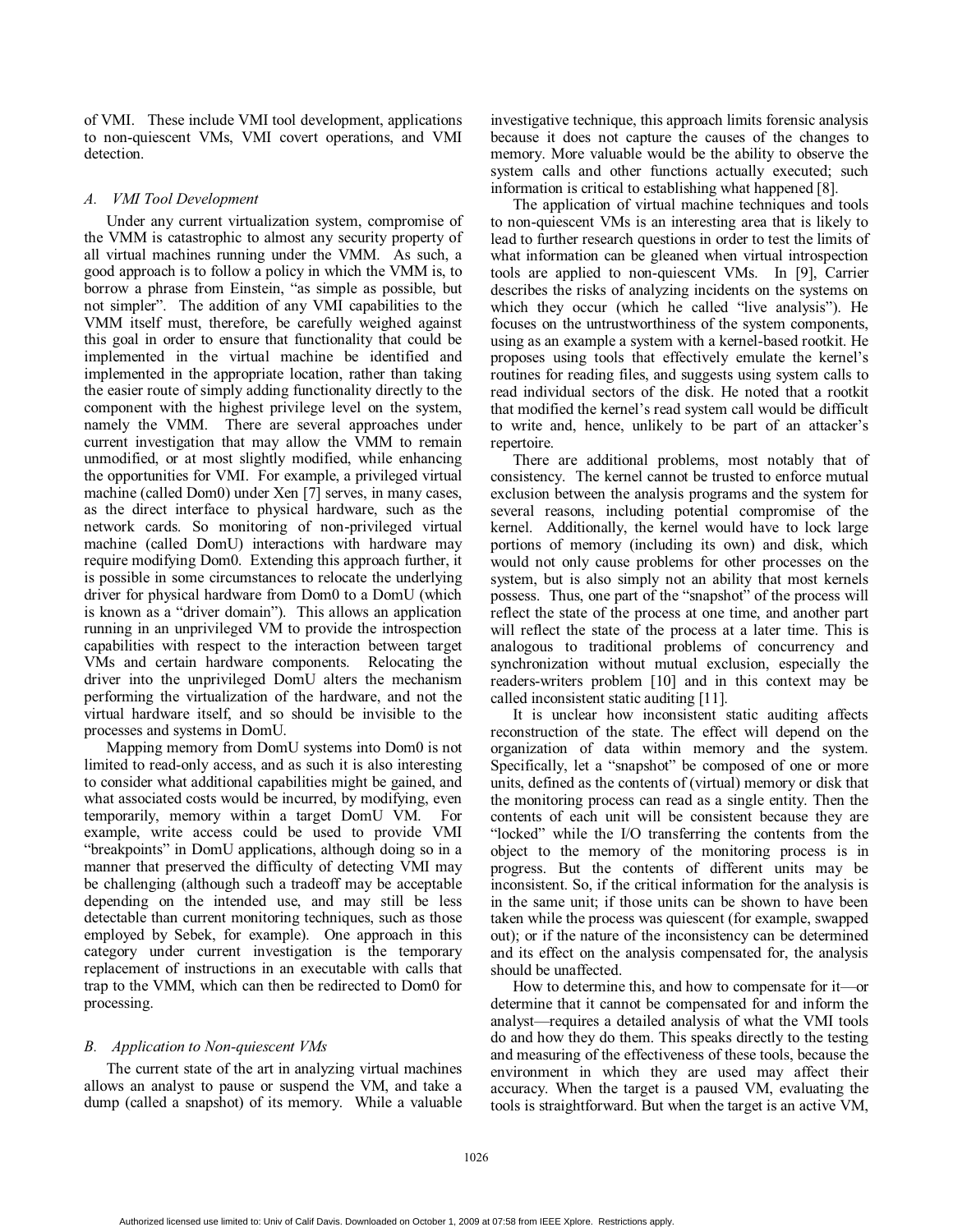the evaluation must take into account inconsistencies of the sort described above, and the tools must know whether they can compensate for these inconsistencies (and if so how), or merely report the problem to the investigators. As changes are made in VMI techniques and extended to non-quiescent VMs, the investigation of the detectability of the tools becomes an increasingly interesting research question.

## *C. VMI Covert Operations*

The development of VMI tools such as VIX [4] has resulted in some unanticipated capabilities beyond the original intent. With access to the presumed private data associated with a particular VM, a VMI tool has the inherent potential to inject new data or code or modify existing data on the VM. Since VMI capabilities potentially provide ancillary powers that can be used for good or evil, those capabilities, in turn, introduce a plethora of interesting research problems beyond those originally identified. A VM should ultimately be able to protect itself from, or at least detect, the activities of a malicious user (insider from the VM perspective), a malicious VMM administrator (outsider to the VM, but insider to the VMM), and a malicious remote attacker (outsider to both the VM and VMM).

VMI Modification investigates the application of deception techniques [12] involving the modification of the VM's (virtual) hardware and processes from Dom0. The idea is to simulate hardware failure, or to change program instructions or data in order to influence the actions of the suspect programs. The analyst can present the illusion of hardware that is broken, or that works intermittently to slow an attack. When the suspect program interacts with other processes on the VM, the analyst can alter the way the processes act so as to present a VM with multiple inconsistent configurations. Numerous studies have reported on the use of deception as a defensive mechanism [13, 14, 15, 16, 17]. The use of virtual machine eliminates the need for host-based deception to use a modified kernel and modified software. This type of modification raises all the issues of monitoring non-quiescent systems discussed above.

The range of potential research problems, such as the ability for a given VM to protect itself certainly has some similarities and potentially may be viewed as analogous to those in non-virtualized environments. It remains to be determined how closely coupled the two research areas are and, if the issues in the virtualized environment supersede those evident in the analogous non-virtualized environment. In addition, there are obvious questions about how well the approaches to addressing these issues in a non-virtualized environment will map to the virtualized environment. These issues area closely related to the ability to detect VMI, as that would likely be a logical step in addressing issues associated with VMI covert operations.

## *D. VMI Detection*

The VMI Detection investigates under what conditions, and to what degree of certainty, a process on the VM can determine it is being monitored. In both of the previously mentioned deployment environments, digital forensics and honeynets, it is important to understand the extent to which the monitoring can be detected from within the target virtual machine. In many cases, a user running processes in a virtual machine can reliably determine that those processes are running in a VM [18, 19], but this is a different and essentially irrelevant issue. In the past, x86 virtual machines were seldom deployed as production systems, and an attacker who detected virtualization could reasonably assume that the compromised system was part of a honeynet, or a low value target, at which point they could either disconnect or modify their behavior. However, the surge in VM deployment for production systems, and the likely continued increase in mainstream usage of VMs as multi-core, multiprocessor systems become common place, means that the fact of virtualization does not imply that the system is a honeypot. It is important to be able to determine whether a user on a virtual machine can also detect the VMI monitoring, and if so to what extent and under what conditions. It would be easy to suggest that no detection can be possible in cases such as VIX, based on the fact that the VMI techniques require no modification to the target VM, nor is there any monitoring process running on the target VM. However, it is not clear that this is the case, even if the VMI is performed while the target VM is paused and only read operations on the target VM's resources are employed. Several channels have already been identified through which the target VM may be able to determine that VMI is actually occurring, or even that it is likely to be occurring, including the following:

- Analysis of the wall clock timing of VM execution. On a virtualized system, VMs are scheduled for execution in much the same way that processes are scheduled on a modern operating system, and as such there are always "pauses" in the execution of a VM whether it is being monitored or not. But the pattern of execution frequency or the periods for which the VM is paused may vary from some norm during VI monitoring, which may provide an indicator by which the monitoring can be detected from the VM, despite the VI process not having made any change to the VM state.
- Analysis of page faults. When a process requests access to a memory address, the relevant data may either exist in RAM or may have been paged out to disk, in which case the process must wait while the appropriate data is loaded from swap to RAM. If the VI process results in data associated with a target VM being either paged out or in, a process within the VM may be able to detect the inconsistency between the actual state of the page (in RAM or swap) and the expected state. As before, this is likely to occur during normal operations on a virtualized system, but the pattern with which these inconsistencies occur may provide an indication that monitoring is underway.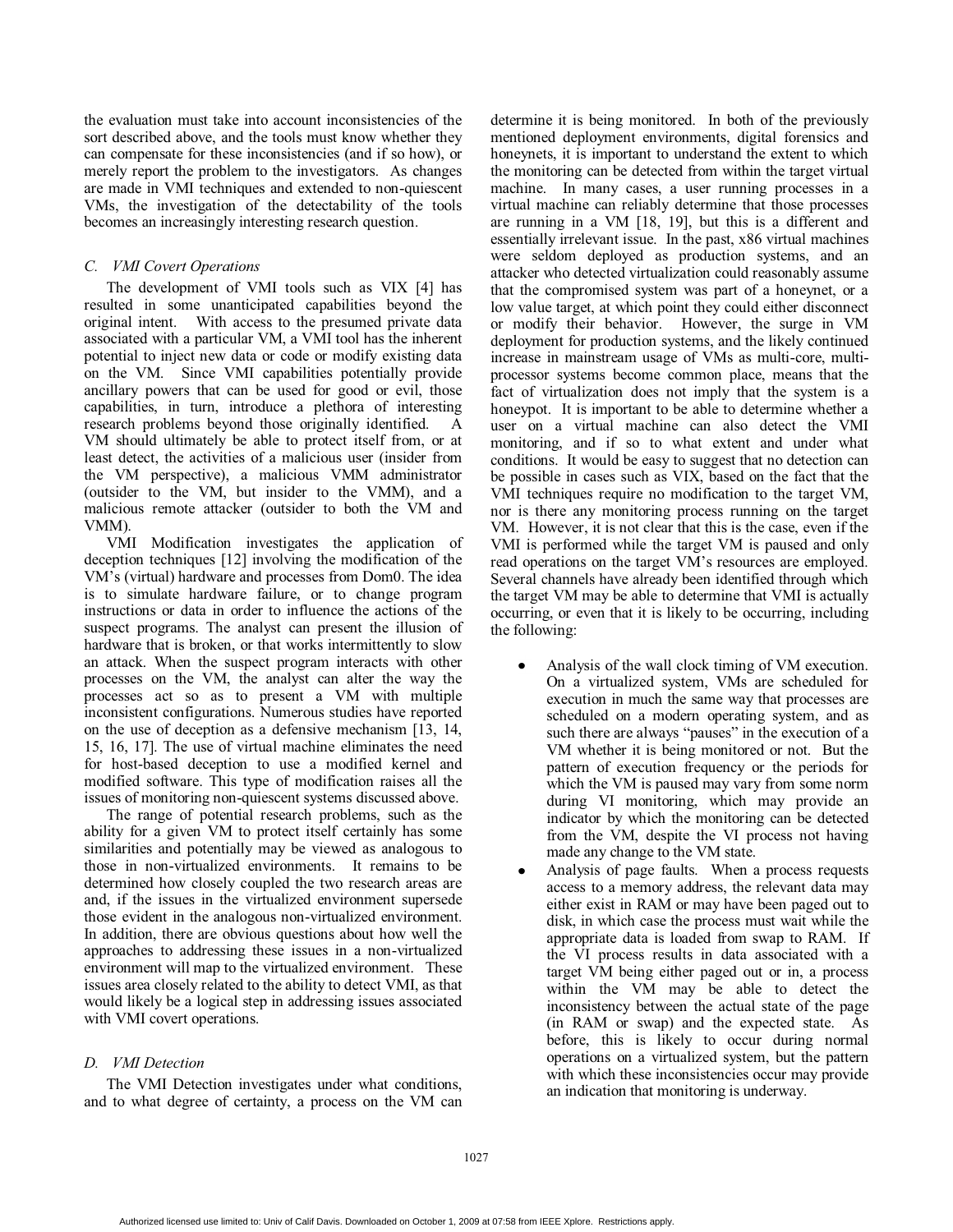Paravirtualization versus full virtualization. Virtual machines can be deployed in either fully virtualized or paravirtualized modes. A fully virtualized VM requires no modification to the guest operating system, and the VM behaves in exactly the same manner that it would were it not virtualized. Under the paravirtualized model, the guest system is changed in some manner to allow the VM to cooperate with the VMM to implement the virtualization. An example of such a change is the replacement of some privileged instruction in the guest operating system with calls directly to the VMM. There are advantages and disadvantages to both approaches. It will be instructive to determine to what extent the VM can cooperate with the VMM (i.e., use paravirtualization) without enabling VI monitoring to be detected.

This is certainly not an exhaustive list, but is representative of the types of issues that must be examined before any claims of "undetectable monitoring" can be made. Research efforts may result in the discovery of methods that provide absolute and reliable indications that monitoring is underway. Alternatively, we may discover that the VM may be able to detect anomalies that could lead a user to suspect, but not be certain, that monitoring is taking place. In either case, the extent to which the monitoring can be detected, and the circumstances that enable such detection, will affect the implementation of the tools and the procedures for the use of the tools (for example, in a digital forensics investigation, an investigator may want to use tools for which no detection method is known first, followed by those methods which may be detectable).

The research in non-quiescent systems described in the previous section will influence the issue of detectability. A key question is whether the target VM must remain paused for the duration of a single VI operation (such as a search of process memory for encryption keys), or whether reliable results can be obtained by spreading the operation across multiple periods during which the target VM is not scheduled for execution. Some operations may be sufficiently simple that they fit in the normal unscheduled periods, whereas other may require significantly longer access to the state of the VM, and unusually long periods in which the target VM is paused might be detectable by an attacker. A potential solution to this issue may be to quickly record the relevant portions of the VM state, so the analysis can be conducted over a longer time period, while allowing the VM to continue operation, thus modifying the original state but not the copy. These and other emerging questions provide for a rich research arena in VMI.

#### IV. CONCLUSIONS

Virtual Machine Introspection may help the digital forensics community address some of the limitation of current investigative techniques, particularly as the use of virtualization becomes more commonplace. However, the results of digital forensics investigations can have serious

and significant legal and societal consequences, and as such new tools and techniques should be introduced into this domain very carefully. This paper describes several open problems which will determine how applicable VMI really is to digital forensics, and help to determine the reliability of results obtained using VMI techniques. Identified areas for future research include virtual machine introspection tool development, applications of virtual machine introspection to non-quiescent virtual machines, virtual machine introspection covert operations, and virtual machine introspection detection.

#### **REFERENCES**

- [1] B. Carrier, File System Forensic Analysis, Addison-Wesley, Boston, MA (2005).
- [2] T. Garfinkel, and M. Rosenblum. A virtual machine introspection based architecture for intrusion detection. In Proceedings of the 10th Annual Symposium on Network and Distributed System Security (NDSS 2003), pages 191–206, Feb. 2003.
- [3] K. Nance, M. Bishop, and B. Hay. Virtual Machine Introspection: Observation or Interference? IEEE Security & Privacy. Volume 6 Issue 5, Set.-Oct. 2008 pp. 32-37.
- [4] B. Hay, and K. Nance. Forensics examination of volatile system data using virtual introspection. SIGOPS Oper. Syst. Rev. 42, 3 (Apr. 2008), 74-82. DOI= http://doi.acm.org/10.1145/1368506.1368517
- [5] N. Petroni, A. Walters, T. Fraser, and W. Arbaugh, FATKit: A Framework for the Extraction and Analysis of Digital Forensic Data from Volatile System Memory, Digital Investigation Journal 3(4):197-210, December 2006
- [6] A. Walters and N. Petroni, "Volatools: Integrating Volatile Memory Forensics into the Digital Investigation Process," Black Hat (Feb. 2007). Retrieved December 20. 2008 from December www.blackhat.com/presentations/bh-dc-07/Walters/Paper/bh-dc-07- Walters-WP.pdf.
- [7] P. Barham, B. Dragovic, K. Frasier, S. Hand, T. Harris, A. Ho, R. Neugebauer, I. Pratt, and A. Warfield, "Xen and the Art of Virtualization," Proceefings of the 2003 Symposium on Operating Systems Principles (Oct. 2003).
- [8] S. Peisert, M. Bishop, S. Karin, and K. Marzullo, "Principles-Driven Forensic Analysis," Proceedings of the 2005 New Security Paradigms Workshop pp. 85–93 (Sep. 2005).
- [9] B. Carrier, Risk of Live Digital Forensic Analysis, Communications of the ACM 49(2) pp. 56–61 (Feb. 2006).
- [10] P. Courtois, F. Heymans, and D. Parnas, Concurrent Control with Readers and Writers, Communications of the ACM 14(10) pp. 667– 668 (Oct. 1971)
- [11] M. Bishop, Computer Security: Art and Science, Addison Wesley Professional, Boston, MA (2002), sec. 24.4.1.1, pp. 702–703
- [12] V. Neagoe and M. Bishop, Inconsistency in Deception for Defense, Proceedings of the New Security Paradigms Workshop pp. 31–38 (Sep. 2006).
- [13] W. Cheswick, An Evening with Berferd, in Which a Cracker is Lured, Endured, and Studied, Proceedings of the Winter 1992 USENIX Conference pp. 163–173, (Jan. 1992).
- [14] B. Hernacki, Bennett, J., and Lofgran, T. Symantec Deception Server: Experience with a Commercial Deception System, Proceedings of the Seventh International Symposium in Recent Advances in Intrusion Detection pp. 188–202 (Sep. 2004).
- [15] J. Michael, On the Response Policy of Software Decoys: Conducting Software-based Deception in the Cyber Battlespace, Proceedings of the 26th Annual International Computer Software and Applications Conference pp. 957–962 (Aug. 2002).